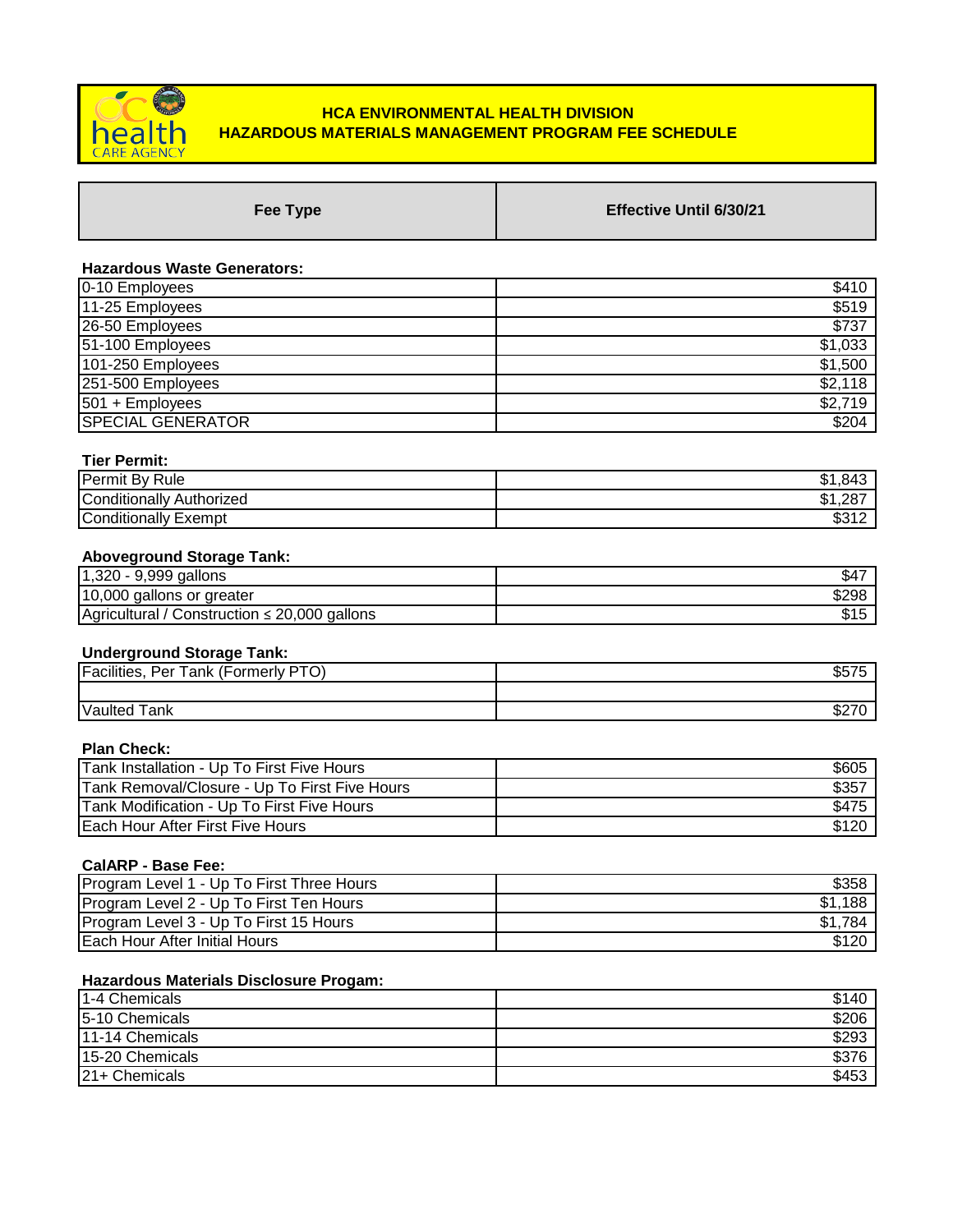| <b>Hourly Rate Fees:</b>                            |   |
|-----------------------------------------------------|---|
| Site Cleanup Oversight                              |   |
| AST.<br>HW/UST,<br>Disclosure and all CUPA Programs | Œ |

| <b>MEDICAL WASTE FACILITIES</b> |                                |
|---------------------------------|--------------------------------|
| Fee Type                        | <b>Effective Until 6/30/21</b> |

# **Facilities Without On-Site Treatment:**

| Acute Care 1-99 Beds    | \$548 |
|-------------------------|-------|
| Acute Care 100-199 Beds | \$813 |
| Acute Care 200-250 Beds | \$865 |
| Acute Care 251+ Beds    | \$870 |

#### **Facilities With On-Site Treatment Units:**

| Acute Care 1-99 Beds    | \$795           |
|-------------------------|-----------------|
| Acute Care 100-199 Beds | \$1.040         |
| Acute Care 200-250 Beds | 70<br>\$1       |
| Acute Care 251+ Beds    | ່ານະ<br>\$1.325 |

# **Other Facilities w/ On-Site Treatment:**

| 1 Treatment Unit - CLT, LQGT, & SQOT 1     | \$62    |
|--------------------------------------------|---------|
| 2-3 Treatment Units - CLT, LQGT, & SQOT 2  | \$943   |
| 4-6 Treatment Units - CLT, LQGT, & SQOT 3  | \$1.923 |
| 7-10 Treatment Units - CLT, LQGT, & SQOT 4 | \$3,194 |
| 11+ Treatment Units - CLT, LQGT, & SQOT 5  | \$6,614 |

### **Acute Care Facility Hazardous Waste:**

| Acute Care Facility Haz Waste 1-99 Beds    | \$370 |
|--------------------------------------------|-------|
| Acute Care Facility Haz Waste 100-199 Beds | \$433 |
| Acute Care Facility Haz Waste 200-250 Beds | \$494 |
| Acute Care Facility Haz Waste 251+ Beds    | \$556 |
|                                            |       |

| - P45 |
|-------|
|       |
| ა45.  |
|       |

# **Common Storage Facility Generator:**

| 2-10 Generators                        | \$200 |
|----------------------------------------|-------|
| 11-49 Generators                       | \$404 |
| 50 + Generators                        | \$707 |
|                                        |       |
| <b>Small Quantity Generators (SQG)</b> | \$52  |

#### **Hourly Rate Fee:**

| Medica<br>-------<br>lourlv<br>$\overline{M}$<br>$"$ ooto<br>. <i>.</i><br>_<br>- 11<br>$\cdots$<br><b>CON</b><br>้∾ เ |  |
|------------------------------------------------------------------------------------------------------------------------|--|
|                                                                                                                        |  |